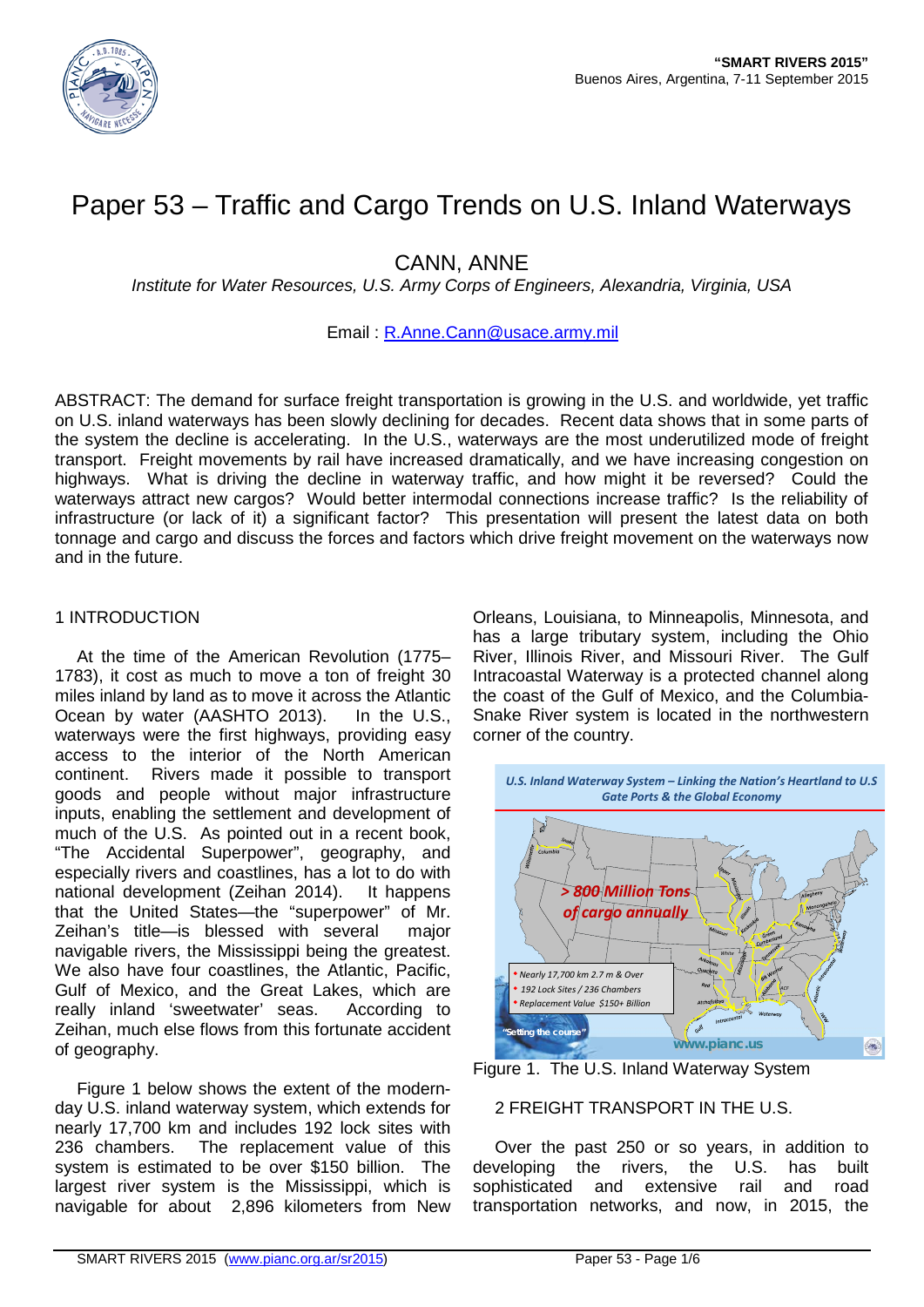

waterways no longer dominate freight movement. Yet they still fill an important role in the transport of certain bulk commodities.

Figure 2 shows the movement of freight in the U.S. by road (red), rail (brown), and waterway (blue). The thickness of the lines indicates the volume of freight moving on those corridors. The Ohio and Mainline Mississippi Rivers stand out as major freight routes.



Figure 2. Freight Flows by Highway, Railroad, and Waterway, 2010

The total U.S. freight and intermodal split trend over the past 30 or so years, measured in ton-miles, is shown in Figure 3. Total freight movement has increased dramatically, but all of this increase has gone to road and rail transport modes. In fact, the ton-miles of domestic waterborne freight have declined, mainly due to the drop in coastwise transport. Internal water transport has remained largely the same.



Figure 3. Source: U.S. Department of Transportation, Bureau of Transportation Statistics

# 3 U.S. INLAND WATERWAY TRAFFİC TRENDS

Traffic on the inland waterway system is key to the navigation business of the U.S. Army Corps of Engineers (USACE), which operates and maintains the locks, dams, and channels. Navigation constitutes about 40% of the annual USACE budget, and these expenses are justified by the national benefits of the waterborne transportation system. These benefits are largely driven by the amount of cargo which it moves, and the transportation savings which are gained by this mode of transport. And it is these benefits which are used to justify operation and maintenance, modernization and expansion of the locks and dams, and dredging of the channels.

Traffic on the locked portions of the inland waterways is particularly important to USACE. Over the last 20 years this traffic has generally been flat to declining slowly, as shown in Figure 4. This is a concern, and it is likely the result of many factors, most of which are external forces.





In some important key locks, traffic appears to be declining at an accelerating rate. One of these areas is the Upper Mississippi River. Figure 5 shows the series of locks and dams built by USACE which provide a water stairway for commercial and recreational travel from Minneapolis, Minnesota to the Gulf of Mexico. The existing 9-foot Channel Navigation Project was largely constructed in the 1930s and extends down the Upper Mississippi River from Minneapolis-St. Paul to its confluence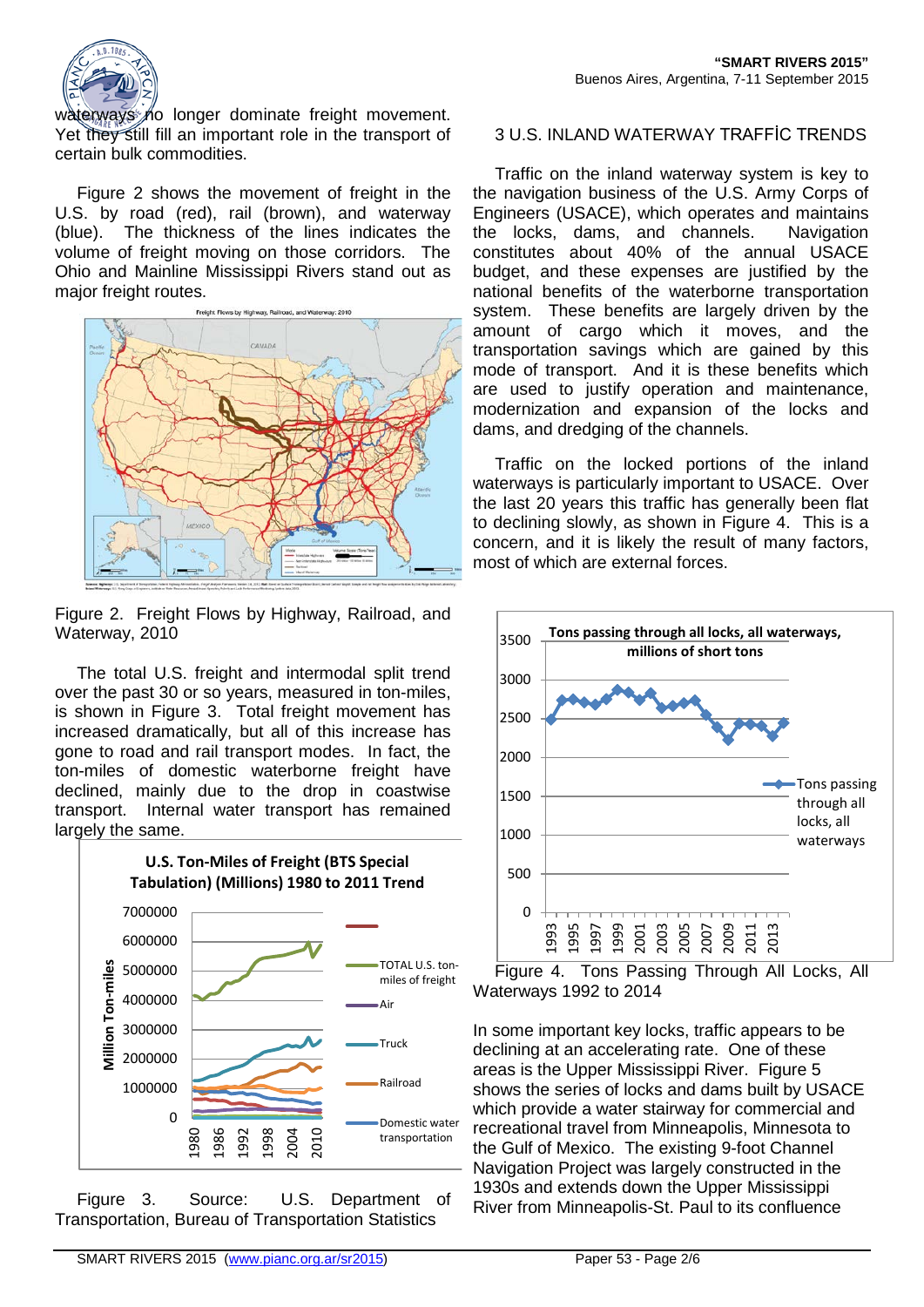

with the Ohio River and up the Illinois Waterway to the Thomas J. O'Brien Lock in Chicago. It includes 37 Locks and approximately 1,200 miles of navigable waterway in Illinois, Iowa, Minnesota, Missouri and Wisconsin. There are more than 580 manufacturing facilities, terminals, grain elevators, and docks that ship and receive tonnage in the Upper Mississippi River basin (USACE St. Louis District 2012). Grains (corn and soybeans) dominate traffic on this part of the system. Other commodities, mainly cement and concrete products, comprise the second largest group.



Figure 5. The Upper Mississippi River Locks and Dams

Figure 6 shows the traffic trends for Locks and Dam 25 from 1992 to 2014. This is a strategically important lock, located near the confluence of the Illinois and Missouri Rivers. Lock and Dam 25 is located in Winfield, Missouri at Upper Mississippi River mile 241.4 (see Figure 5). The lock was put into operation in 1939. A \$52 million major rehabilitation was completed at Lock and Dam 25 in 1999. However, the system's 600-foot locks do not accommodate today's modern tows without splitting and passing through the lock in two operations. This procedure requires uncoupling barges, which triples lockage times and exposes deckhands to increased accident rates.



Figure 6. Upper Mississippi River Lock and Dam 25 Traffic Trend 1992-2014

The Ohio River is another major inland waterway corridor in the U.S., with a series of locks and dams as illustrated in Figure 7. The dominant cargo on this part of the system is coal, and many power plants are located directly on the river to facilitate the delivery by barges.



Figure 7. The Ohio River System

A key Ohio River lock and dam is 52, which is located near the confluence of the Ohio and Mississippi Rivers. Traffic moving through this lock is declining as well (Figure 8), although not as dramatically as the Upper Mississippi locks shown above.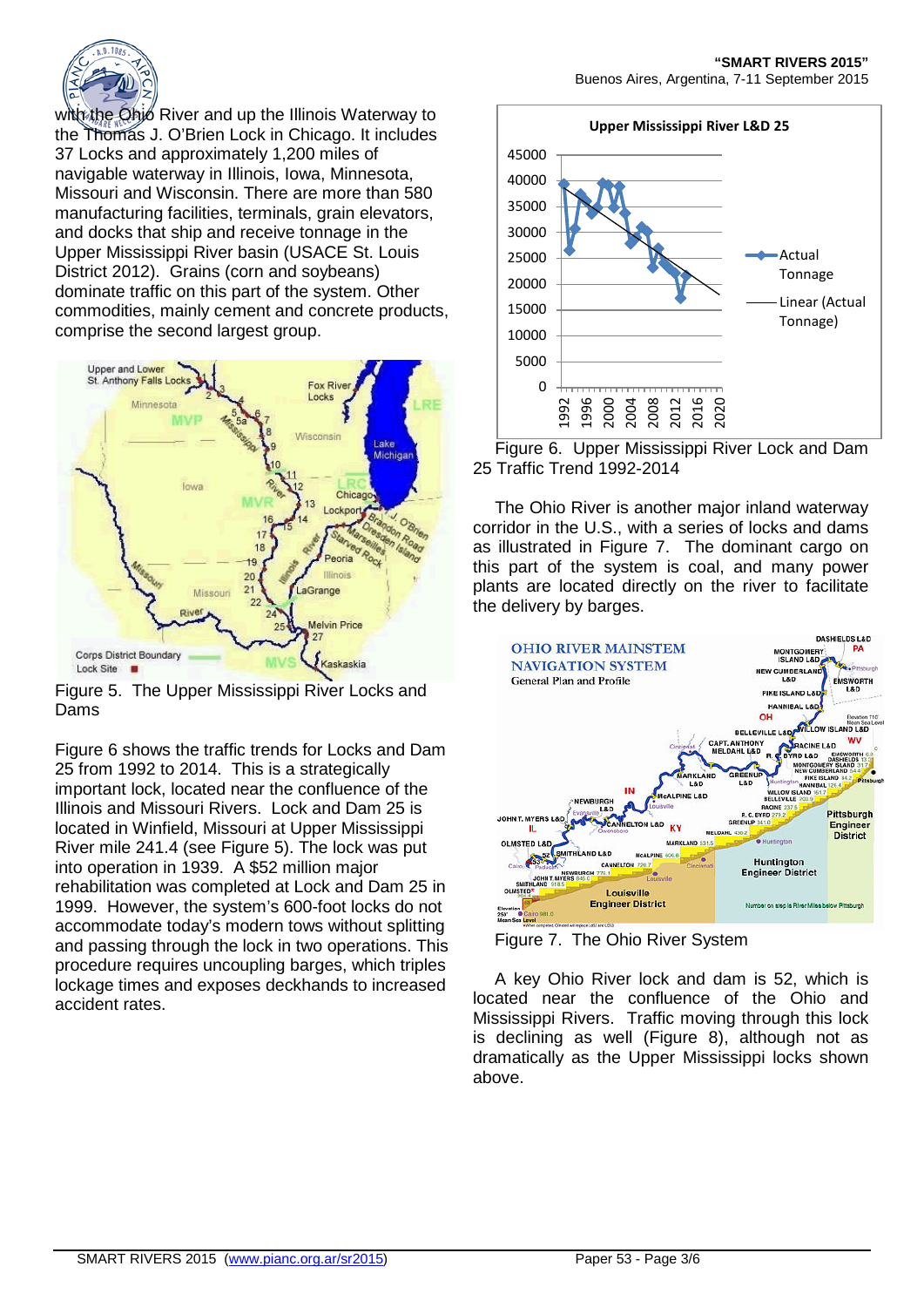

Figure 8. Ohio River Lock and Dam 52 Traffic Trend 1993 to 2013

So what is driving these declines in waterway traffic? It is not very clear, but some possible factors include:

- Stagnant U.S. and global economies since the 2007 recession;
- Shift in the U.S. economy from a manufacturing base to a knowledge base;
- Diminished demand for coal, both domestically and abroad, due to increased concerns around air quality and climate change.

Reversing these trends will not be an overnight achievement. It will depend upon an overall improvement in the global economy, accompanied perhaps by increased oil and petroleum production in the U.S. – both for domestic consumption and for export.

Another key could be the ability to attract new cargoes to the waterways. While the traffic has been dominated by bulk commodities in the past (see Figure 11), the potential for shipping more diverse cargos via container-on-barge still exists. Waterways can make a much stronger argument around sustainability than can the competing modes of rail and truck, so this could be another opportunity to increase traffic on the inland waterways.

# 4 AGİNG INFRASTRUCTURE

Another factor which may be contributing to the decline in traffic, especially on the locked portions of the inland waterway system is the fact that the infrastructure which supports the U.S. inland waterway system is aging, with more than half of the locks and dams already older than their design life

of 50 years (Figure 9). With proper maintenance, these structures can last, and do last much longer. However, maintenance needs are currently not being met due to limited funding, and the system's age is showing, as illustrated in Figure 10 which shows the trend in downtime on the system. The 20 year trend for both scheduled and unscheduled downtime is up, even though recently both indicators have dropped significantly.



Figure 9 Aging Locks in the U.S.



Figure 10. Trend in Scheduled and Unscheduled Downtime at U.S. Locks

Even though overall traffic passing through the locked portions of the system is declining, there are still bottlenecks of congestion. Two indicators of congestion – the percentage of vessels delayed and the average delay—are at fairly high levels and trending upward. About 50% of the tows were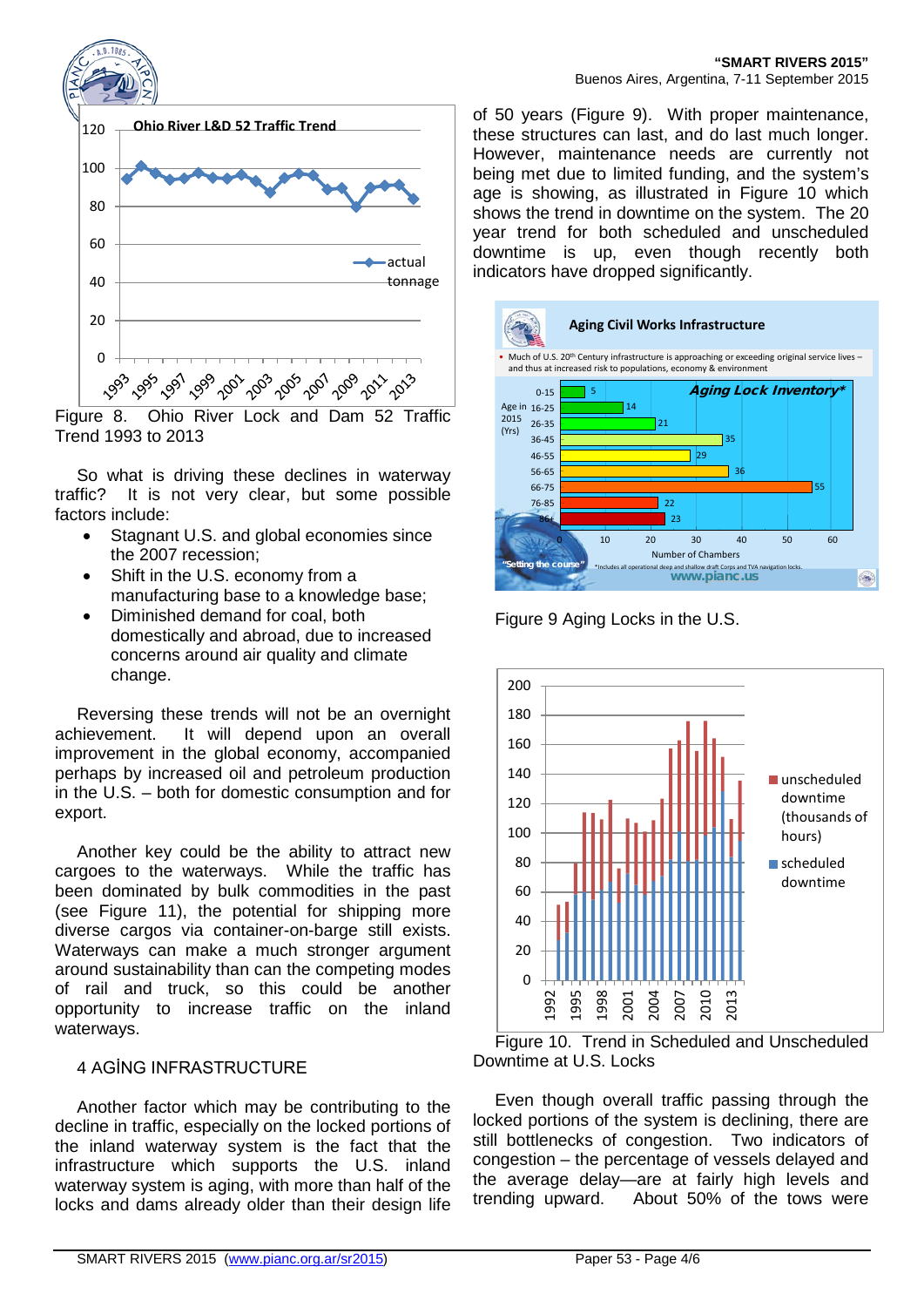

delayed in 2014, and the average delay was about 2

We know that reliability is very important to shippers, and these increases in downtime, particularly the unscheduled outages, along with increasing delays, reduce reliability. Less reliability makes the inland waterways less attractive and less competitive with other modes of freight transport.

### 5 CHANGİNG CARGOES AND OUTLOOK FOR THE FUTURE

Figure 11 shows the current mix of cargo on the U.S. inland waterways. One thing stands out – it is mostly fuel, with petroleum constituting 35% and coal another 23%. So trends in future energy supply and demand, and in types of energy used, are likely to impact cargo on the inland waterways.



Figure 11. Types of Cargo on the U.S. Inland Waterways in 2012

As U.S. oil production suddenly surged with the advent of hydraulic fracturing, the volume of crude oil moving on the waterways increased as well. Existing pipelines and rail networks could not handle it all, so the overflow is being transported on barges. Figure 12 shows the sharp increase in barge shipments of crude oil in the Midwest and Gulf Coast since 2013. An increase in petroleum movements on all U.S. Waterways shows up also in the Waterborne Commerce Statistics, shown in Figure 13.

**BARGE SHIPMENTS: MIDWEST, GULF COAST** 



Figure 12. Barge Shipments of Crude Oil, Midwest, Gulf Coast



Figure 13. Coal vs. Petroleum Trends on U.S. Inland Waterways

Source: U.S. Army Corps of Engineers, Waterborne Commerce Statistics

While petroleum has increased recently, coal shipments have been dropping. And the short term outlook for coal is bleak. U.S. coal producers have been impacted by competition from natural gas, and tougher environmental rules. Lower coal demand for domestic consumption and exports is projected to contribute to a 75 million short ton (MMst) decline in production for 2015 (U.S. Energy Information Administration 2015). Slower growth in world coal demand, lower international coal prices, and higher coal output in other coal-exporting countries have led to a two-year decline in U.S. coal exports.

But there can be, and usually are, surprises. Most forecasts turn out to be wrong. One striking example of this in the energy sector is the U.S. petroleum consumption surprise. U.S. petroleum consumption is going down. It was lower in 2014 than it was in 1997, despite the fact that the